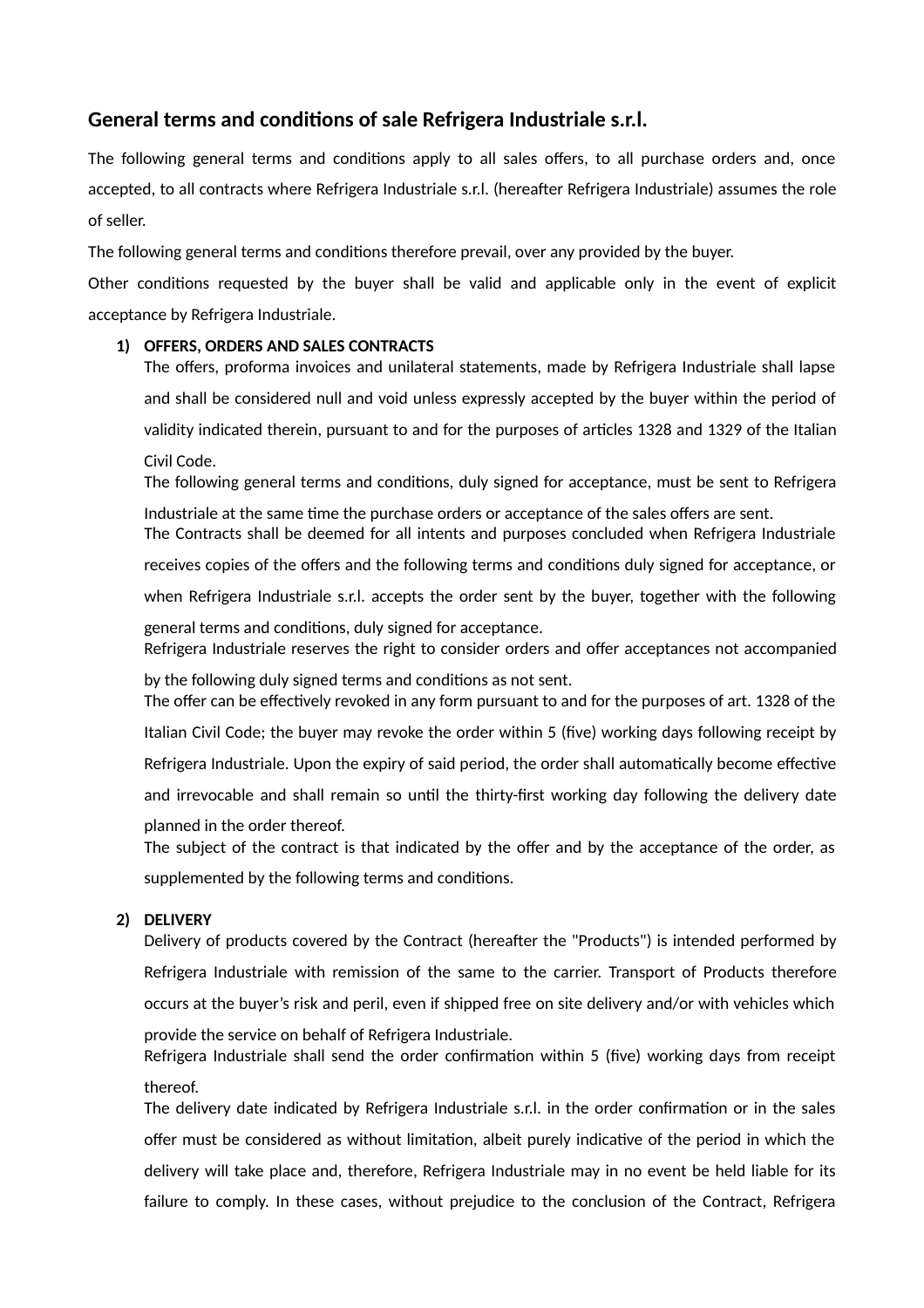Industriale shall communicate changes in the planned delivery terms to the buyer. Any failed receipt of the order confirmation must be reported, under penalty of forfeiture, by e-mail or fax, to be sent within 8 (eight) days from the order. Refrigera Industriale shall process the purchase orders and acceptances of sales offers according to the chronological order of arrival and subject to availability of the Products ordered at the Refrigera Industriale warehouse.

## **3) PRICES**

Product prices are those specified in the order confirmation and/or the sales offer. Taxes, fees and ancillary expenses shall be borne by the buyer. Payments are always intended as net at the seller's domicile.

## **4) DEFAULT INTEREST**

In the event of delayed payment by the buyer, Refrigera Industriale shall charge the same interest on late payments as determined pursuant to art. 5 of Italian Legislative Decree no. 231/02.

### **5) NON-PERFORMANCE OBJECTION**

Pursuant to and for the purposes of article 1460 of the Italian Civil Code, in the case of late and/or partial payment and/or however payment not in compliance with what is due by the buyer in his current and future payables to Refrigera Industriale, however relative to trade relations occurring between the parties, Refrigera Industriale shall be entitled to immediately suspend any supply of the Products in progress or to be carried out after the expiry date of the terms within which the aforementioned payment should have been fully paid by the buyer.

## **6) BUYER SOLVENCY**

In the event that following the signing of the sales contract, Refrigera Industriale deems that the buyer's conditions of solvency and/or generic credit guarantees no longer exist, they can at their absolute discretion keep the undelivered products and/or suspend the execution of orders in progress and/or not process new orders received after said finding, without prejudice to other remedies provided by law or Contract.

### **7) CHANGES**

Refrigera Industriale reserves the right to make any technical modifications and/or change product prices without prior notice to the buyer, even after the conclusion of the Contract.

### **8) WARRANTY AND PRODUCT DEFECTS**

Warranty for Products shall mean exclusively granted under the terms herein specified below, with the express exclusion of the applicability of articles 1490 and 1497 of the Italian Civil Code to the Contract.

Refrigera Industriale guarantees that the Products are free from defects and/or faults for a period of 12 (twelve) months, commencing from the date of shipment, provided that the buyer is in good standing with the payment of the amounts due to Refrigera Industriale for any reason. All and any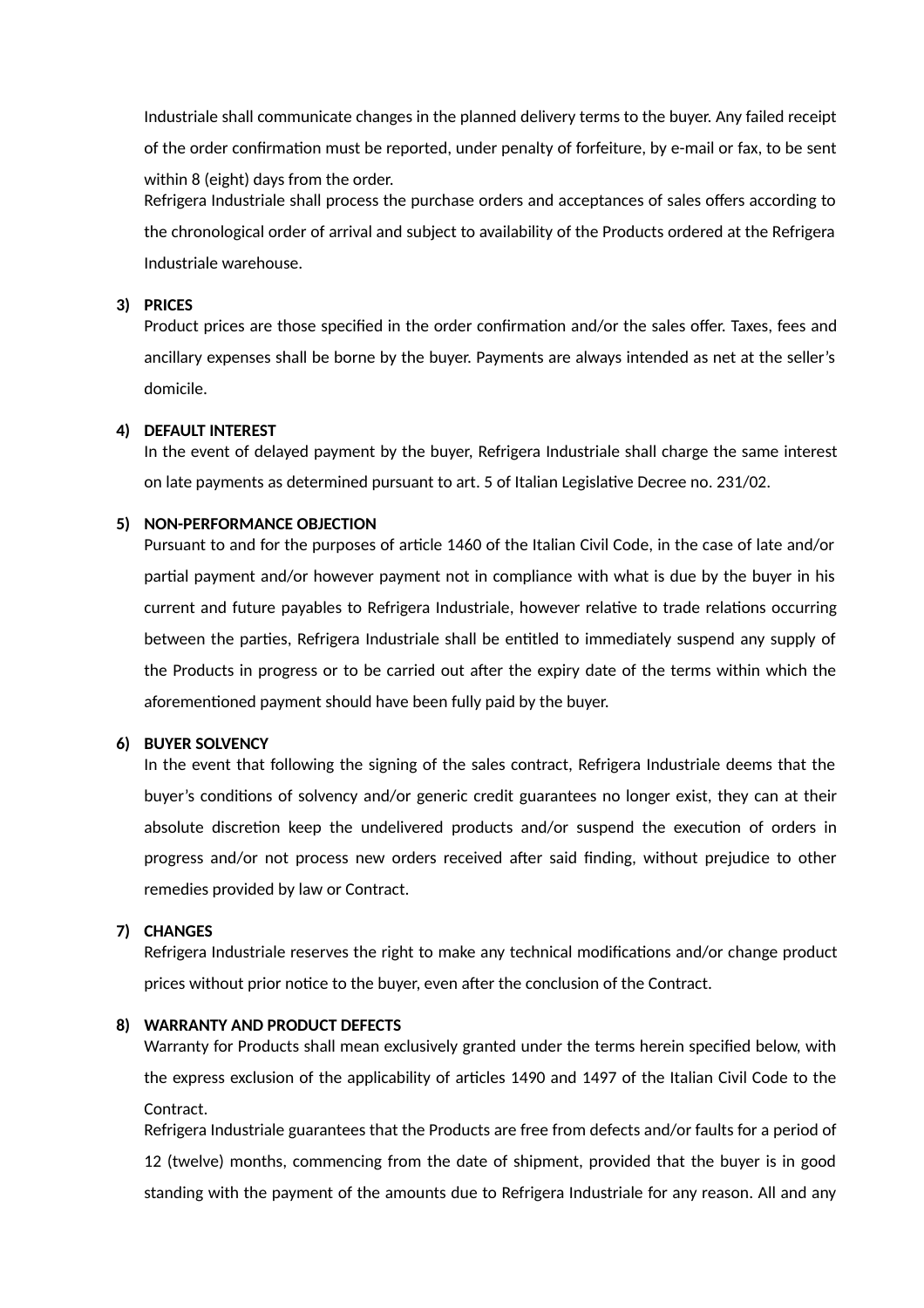disputes and/or claims with respect to the execution of the Contract, including models and/or quantity of products other than that ordered and/or delivered and/or shown in the transport documents, alleged defects and/or faults in the Products must be reported, under penalty of forfeiture, in writing by Email or Fax to be sent within 8 (eight) days of receipt of the goods. The dispute or claim does not suspend the buyer's obligation to pay for the Products on the agreed dates.

At the absolute discretion of Refrigera Industriale the buyer shall be entitled to the free replacement and/or repair and/or modification of faulty Products, which the buyer is required to send at the seller's expense to the warehouse of Refrigera Industriale, accompanied by the related invoice number and a comprehensive description of the defect and/of fault, subject to verification by Refrigera Industriale staff of the imputability of the alleged defects and/or faults to Refrigera Industriale.

Any changes of any kind made by the buyer on the Products (such as for example, in the case of Products which have been transformed or subjected to loads in excess of those allowed, Products which have worked in conditions other than those established by the seller, Products which have been damaged by impurities in the buyer's system or have been in any way tampered with by the buyer) automatically excludes any dispute and/or claim. However, it is agreed that the replacement and/or repair and/or modification of the Products by Refrigera Industriale does not in itself constitute acceptance of the buyer's claim and therefore any other right even for compensation of the buyer and any other obligation of Refrigera Industriale is excluded. In the event of out of warranty replacement and/or repairs and/or modification of the Products the customer shall be charged all expenses incurred by Refrigera Industriale, for the aforementioned work on the Products. If at the sole discretion of Refrigera Industriale no defect and/or fault attributable to Refrigera Industriale is found, the latter will charge the buyer all expenses incurred for the examination of the Product.

Refrigera Industriale does not assume any responsibility for any direct, indirect or consequential damages that may arise from defects and/or delivery delays of the Products, regardless of cause,

including material and/or manufacturing defects.

Repaired or replaced Products are returned to the customer at the assigned site.

The buyer declares to be fully informed with regards to the destination and use of the Products, after confirming all technical data and drawings, proposals, notes etc., shown in the catalogues, brochures and documents. Therefore Refrigera Industriale does not accept any claims and/or liability for malfunction or claims for suitability of the Products, due to a use other than that specified.

#### **9) APPLICABLE LAW AND JURISDICTION**

For the purposes of these general terms and conditions, the obligations arising under the Contracts, Offers and Orders shall take place at the warehouse of Refrigera Industriale Srl of Pordenone.